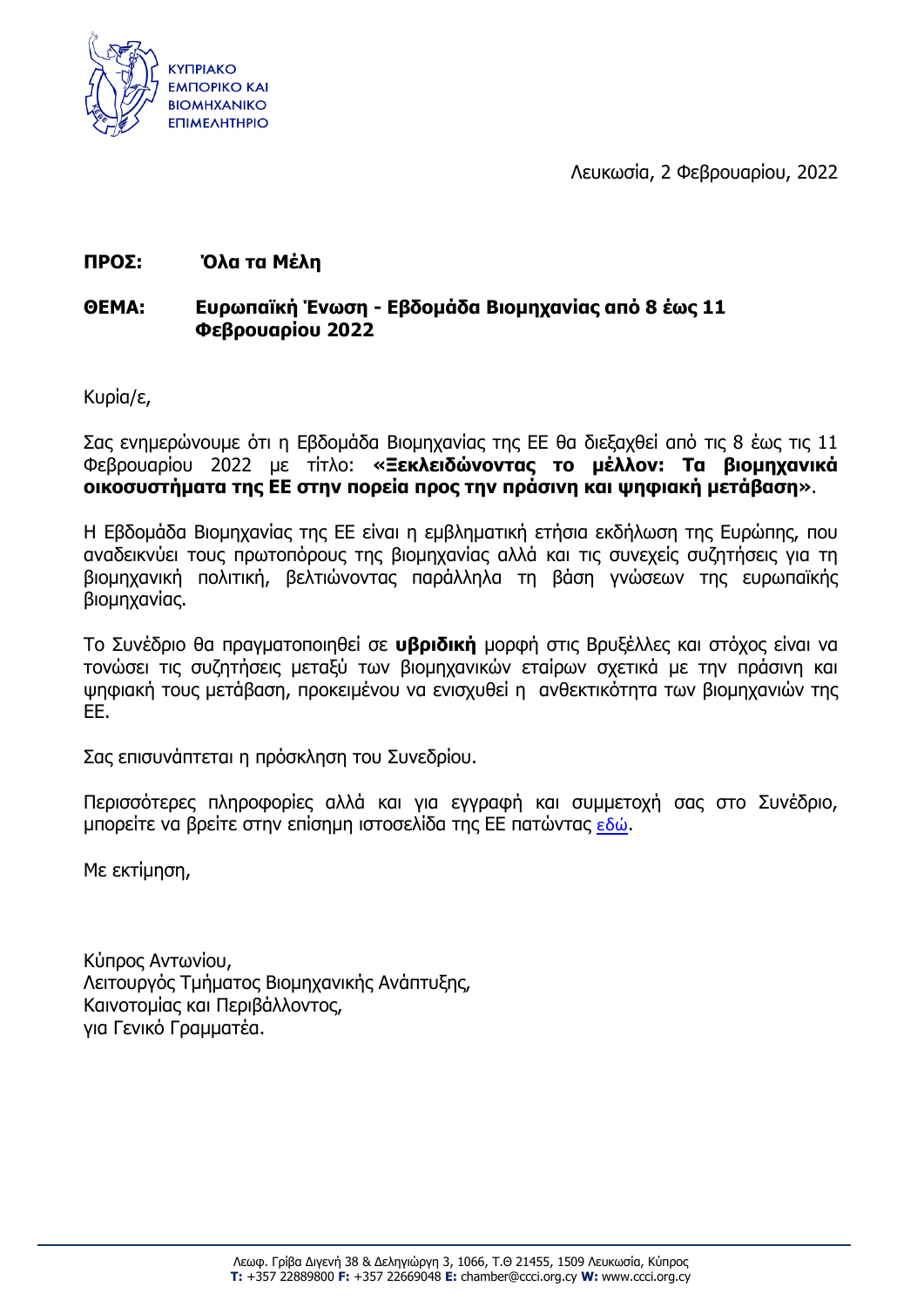

# **EU Industry Days 2022**

### **Dear Madam / Sir,**

On behalf of the European Commission, we are happy to announce that the 2022 edition of the [EU](https://eu-industry-days.ec.europa.eu/)  [Industry Days](https://eu-industry-days.ec.europa.eu/) entitled **"Unlocking the future: EU industrial ecosystems on the path to the green and**  digital transition" will take place from 08<sup>th</sup> to the 11<sup>th</sup> of February and the registrations are already [open!](https://eu-industry-days.ec.europa.eu/register)

With the 2022 edition, we aspire to stimulate discussions across industrial ecosystems on their green and digital transition, in order to further support and strengthen the resilience of EU industries and SMEs. The programme will include a session designed for creative and innovative small and mediumsized enterprises and start-ups that rely on intellectual property protection.

The meet-the-expert-session entitled "**New SME Fund - Intellectual property voucher for post-Covid-19 recovery and green and digital transitions"** is scheduled for **11 February 2022 at 12:45- 13:30**.

The European Commission and the European Union Intellectual Property Office launched a €47 million fund to protect intellectual property of EU SME. This new grant scheme aims at supporting SMEs in the **Covid-19 recovery** and **green** and **digital transitions**. Through a quick and easy application process, each SME can **save up to EUR 2 250.** The fund offers **partial reimbursements of trade mark, design and patent application fees** as well as **IP Scan** services for 2022-2024. The IP Scan service can help companies identify their intellectual property assets and gives advice on how to protect these assets. If you are an EU-based SME or start-up, join the session and learn about this new funding opportunity.

The European Union Intellectual Property Office will manage the SME IP Fund through calls for proposals. The first call is available here:

#### <https://euipo.europa.eu/ohimportal/en/online-services/sme-fund>

In order to ensure fair and equal treatment of potential beneficiaries as well as safeguarding an efficient management of the action, the application for grants will be open throughout the period 2022-2024. The applications will be examined and evaluated based on a "first in first out" criterion. If you are an EU SME, join the session and learn about this new funding opportunity.

We look forward to your participation!